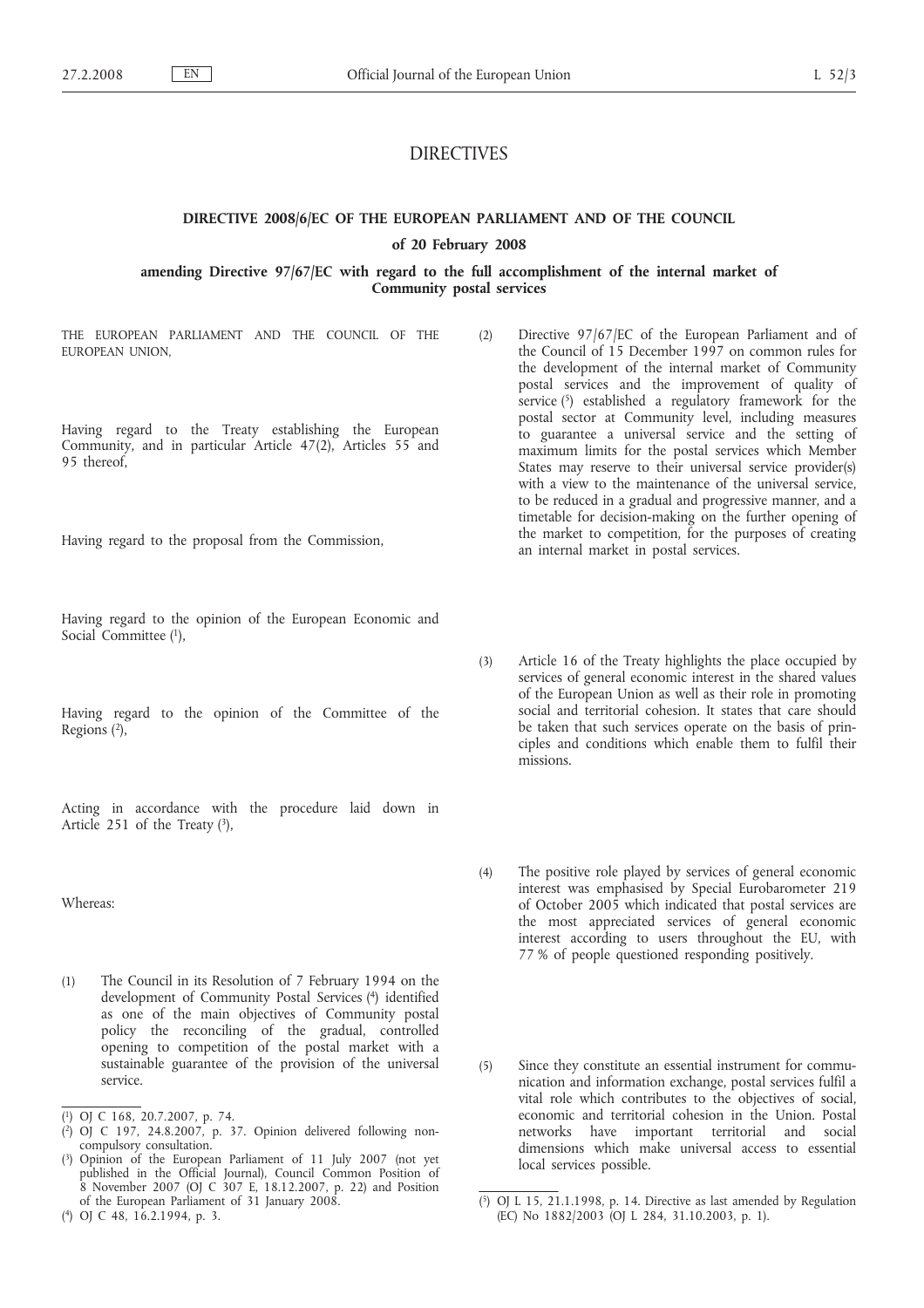- (6) The measures in the area of postal services should be designed in such a way that the tasks of the Community pursuant to Article 2 of the Treaty, namely, to promote throughout the Community a harmonious, balanced and sustainable development of economic activities, a high level of employment and of social protection, sustainable and non-inflationary growth, a high degree of competitiveness and convergence of economic performance, the raising of the standard of living and quality of life, and economic and social cohesion and solidarity among Member States, are achieved as objectives.
- (7) European postal markets have undergone dramatic change in recent years, a development that has been driven by technological advancements and increased competition resulting from deregulation. Due to globalisation, it is essential to take a pro-active and pro-development stance so as not to deprive Union citizens of the benefits of such change.
- (8) In its Conclusions concerning the mid-term review of the Lisbon Strategy the European Council of 22 and 23 March 2005 re-stated the importance of completing the internal market as an instrument to foster growth and create more and better jobs, and the important role that effective services of general economic interest have to play in a competitive and dynamic economy. These Conclusions remain applicable to postal services as an essential instrument of communication, trade, and social and territorial cohesion.
- (9) The European Parliament Resolution of 2 February 2006 on the application of the Postal Directive (1) highlighted the social and economic importance of efficient postal services and their important role within the framework of the Lisbon Strategy, indicating that reform measures undertaken so far have brought about significant positive developments in the postal sector, along with increased quality, more efficiency and better user-orientation. In its Resolution, the European Parliament called on the Commission, in view of the sometimes perceptibly divergent developments in universal service obligations in the Member States, to concentrate in particular, when drawing up its prospective study, on the quality of the universal service provided and on its future funding and to propose, in the context of that study, a definition, scope and appropriate financing for the universal service.
- (10) In accordance with Directive 97/67/EC, a prospective study assessing, for each Member State, the impact on

universal service of the full accomplishment of the internal market of Community postal services in 2009 has been carried out. The Commission has also undertaken a thorough review of the Community postal sector, including the commissioning of studies on the economic, social and technological developments in the sector, and has consulted extensively with interested parties.

- (11) The prospective study states that the basic aim of ensuring the sustainable provision of a universal service matching the standard of quality defined by the Member States in accordance with Directive 97/67/EC can be secured throughout the Community by 2009 without the need for a reserved area.
- (12) The progressive and gradual opening of postal markets to competition has provided universal service providers with sufficient time to put in place the necessary modernisation and restructuring measures required to ensure their long-term viability under new market conditions, and enabled Member States to adapt their regulatory systems to a more open environment. Furthermore, Member States may avail themselves of the opportunity offered by the transposition period, and the substantial time necessary for the introduction of effective competition, in order to proceed with further modernisation and restructuring of the universal service providers as necessary.
- (13) The prospective study shows that the reserved area should no longer be the preferred solution for the financing of the universal service. This assessment takes into account the interest of the Community and its Member States in the accomplishment of the internal market and its potential for delivering growth and employment, as well as ensuring the availability of an efficient service of general economic interest for all users. It is therefore appropriate to confirm the final date for the accomplishment of the internal market for postal services.
- (14) There are a number of drivers of change within the postal sector, notably demand and changing user needs, organisational change, automation and the introduction of new technologies, substitution by electronic means of communication and the opening of the market. In order to meet competition, cope with new consumer requirements and secure new sources of funding, postal service providers may diversify their activities by providing electronic business services or other information society services.

<sup>(</sup> 1) OJ C 288 E, 25.11.2006, p. 77.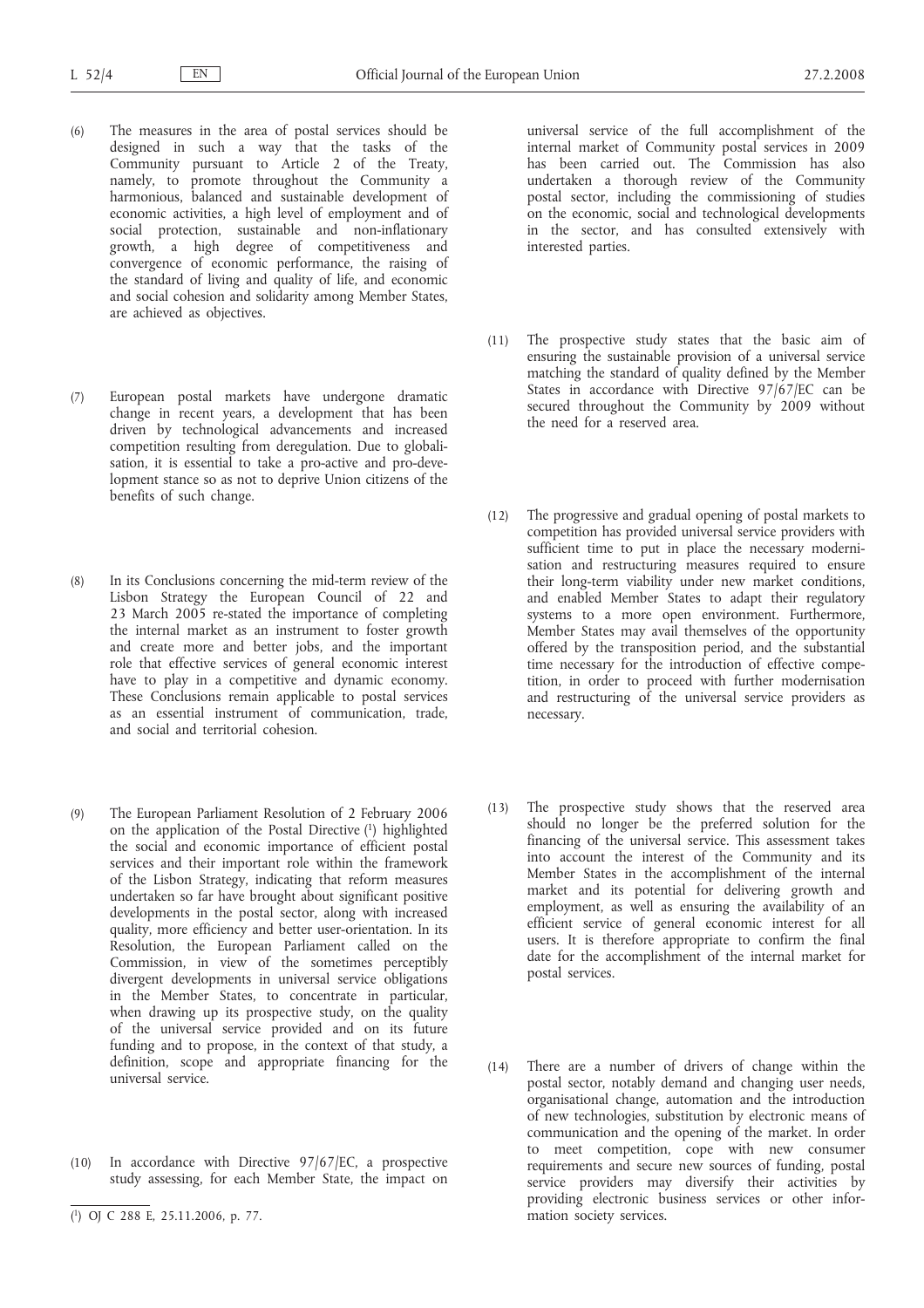- (15) Postal service providers, including the designated universal service providers, are being spurred on to improve efficiency as a result of new competitive challenges (such as digitalisation and electronic communications) which differ from the traditional postal services and this will in itself contribute to a major increase in competitiveness.
- (16) Complete market-opening will help to expand the overall size of the postal markets. It will further contribute to maintaining sustainable and quality employment within universal service providers as well as facilitate the creation of new jobs in other operators, new entrants and associated economic sectors. This Directive is without prejudice to the competence of Member States to regulate employment conditions in the postal services sector, which should not, however, lead to unfair competition. Social considerations should be taken into due account when preparing the opening up of the postal market.
- (17) Transport alone should not be considered as a postal service. Direct mail consisting solely of advertising, marketing or publicity material and comprising an identical message, except for the addressee's name, address and identifying number, may be considered as an item of correspondence.
- (18) Increased competitiveness should furthermore enable the postal sector to be integrated with alternative methods of communication and allow the quality of the service provided to evermore demanding users to be improved.
- (19) Rural postal networks, in, *inter alia*, mountain and island regions, play an important role in integrating businesses into the national/global economy and in maintaining cohesion in social and employment terms. Furthermore, rural postal points in remote regions can provide an important infrastructure network for access to new electronic communications services.
- (20) Developments in the neighbouring communications markets have had a varied impact in different regions of the Community and segments of the population and on the use of postal services. Territorial and social cohesion should be maintained, and taking into account that Member States may adapt some specific service features to accommodate local demand by

making use of the flexibility provided for in Directive 97/67/EC, it is appropriate to fully maintain the universal service and the associated quality requirements set out in Directive 97/67/EC. It is appropriate to clarify, in line with existing practice, that Member States should provide clearance and delivery of mail only on the working days of the week that are not defined, by national legislation, as public holidays. In order to ensure that the opening of the market continues to benefit all users, in particular consumers and small and medium-sized enterprises, Member States should monitor and supervise market developments. They should take appropriate regulatory measures, available under Directive 97/67/EC, to ensure that accessibility to postal services continues to satisfy the needs of users, including, by ensuring, where appropriate, a minimum number of services at the same access point and, in particular, that there is an appropriate density of access points to postal services in rural and remote regions.

- The universal service guarantees, in principle, one clearance and one delivery to the home or premises of every natural or legal person every working day, even in remote or sparsely populated areas.
- (22) The provision of high-quality postal services contributes significantly to attaining the objective of social and territorial cohesion. E-commerce, in particular, offers new opportunities for remote and sparsely populated areas to participate in economic life for which the provision of good postal services is an important precondition.
- (23) Directive 97/67/EC established a preference for the provision of the universal service through the designation of universal service providers. Member States may require that the universal service be provided throughout the whole of the national territory. Greater competition and choice means that Member States should be given further flexibility to determine the most efficient and appropriate mechanism to guarantee the availability of the universal service, while respecting the principles of objectivity, transparency, non-discrimination, proportionality and least market distortion necessary to ensure the free provision of postal services in the internal market. Member States may apply one or a combination of the following: the provision of the universal service by market forces, the designation of one or several undertakings to provide different elements of the universal service or to cover different parts of the territory and public procurement of services.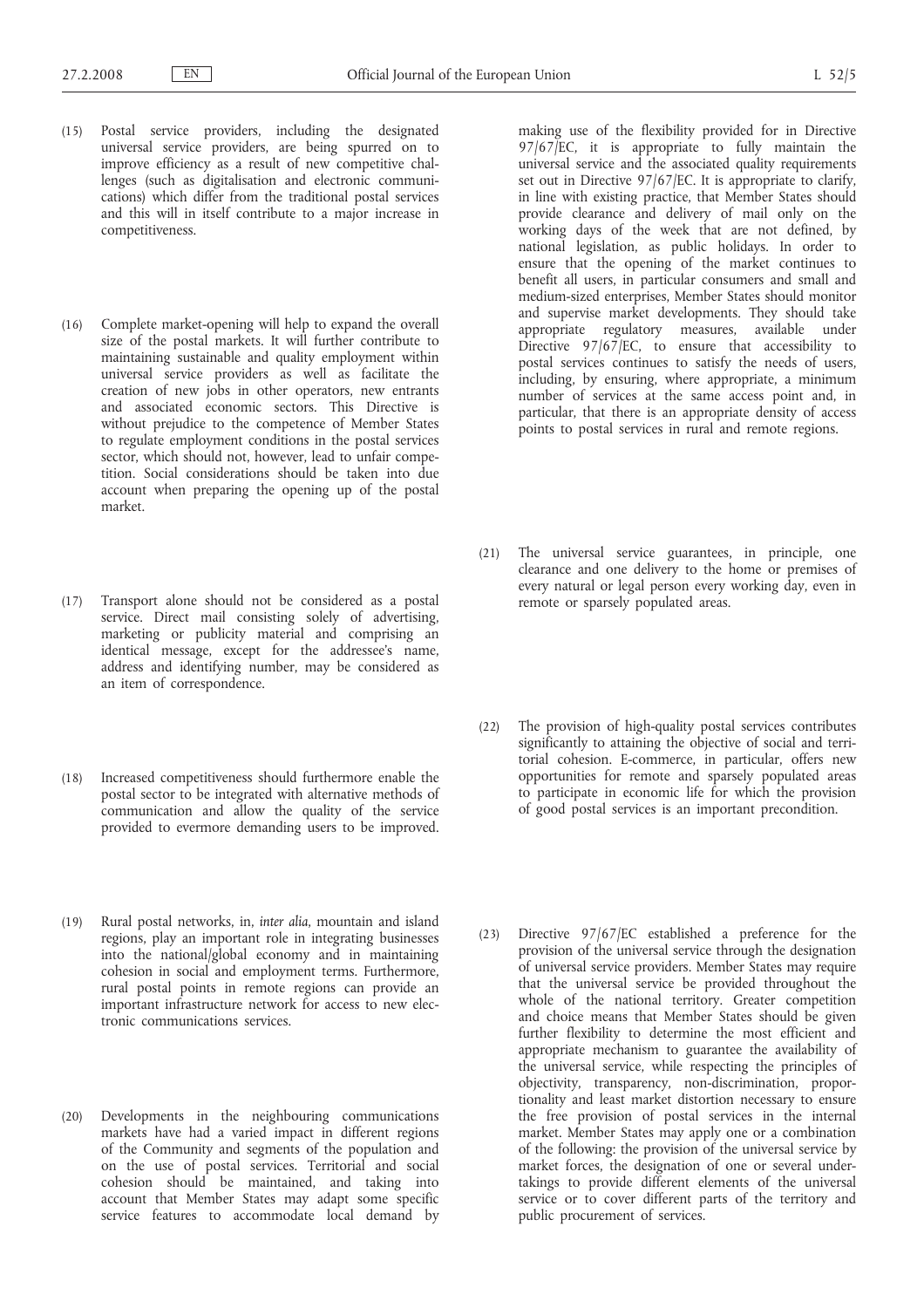In the event that a Member State decides to designate one or more undertakings for the provision of the universal service, or for the provision of the various components of the universal service, it must be ensured that quality requirements pertaining to the universal service are imposed in a transparent and proportionate manner on the universal service providers. Where a Member State designates more than one undertaking, it should ensure that there is no overlap in the universal service obligations.

- (24) It is important that users be fully informed of the universal services provided and that postal service providers be informed of the rights and obligations of universal service provider(s). Member States should ensure that users remain fully informed of the features and accessibility of the specific services provided. Member States should ensure that all such information is made available. It is however appropriate, in line with the enhanced flexibility given in favour of Member States, to ensure the provision of the universal service in ways other than the designation of the universal service provider(s), in order to give Member States the flexibility to decide how such information is to be made available to the public.
- (25) In the light of the studies carried out and with a view to unlocking the full potential of the internal market for postal services, it is appropriate to end the use of the reserved area and special rights as a means of ensuring that the universal service is financed.

between service providers and/or users in a transparent manner by means of contributions to a compensation fund. Member States may use other means of financing permitted by Community law, such as deciding, where and if necessary, that the profits accruing from other activities of the universal service provider(s) outside the scope of the universal service are to be assigned, in whole or in part, to the financing of the net costs of the universal service, as long as this is in line with the Treaty. Without prejudice to the obligation of Member States to uphold the Treaty rules on State aid, including specific notification requirements in this context, Member States may notify the Commission of the financing mechanisms used to cover any net costs of the universal service, which should be reflected in the regular reports that the Commission should present to the European Parliament and Council on the application of Directive 97/67/EC.

- (27) Postal service providers may be required to contribute to the financing of the universal service in cases where provision is made for a compensation fund. In order to determine which undertakings may be required to contribute to a compensation fund, Member States should consider whether the services provided by such undertakings may, from a user's perspective, be regarded as services falling within the scope of the universal service, as they display inter-changeability to a sufficient degree with the universal service, taking into account the characteristics of the services, including added value features, as well as the intended use and the pricing. These services do not necessarily have to cover all the features of the universal service, such as daily delivery or complete national coverage.
- (26) The external financing of the residual net costs of the universal service may still be necessary for some Member States. It is therefore appropriate to explicitly clarify the alternatives available in order to ensure the financing of the universal service, to the extent that this is needed and is adequately justified, while leaving Member States the choice of the financing mechanisms to be used. These alternatives include the use of public procurement procedures including, as provided for in the public procurement Directives, competitive dialogue or negotiated procedures with or without the publication of a contract notice and, whenever universal service obligations entail net costs of the universal service and represent an unfair burden on the designated universal service provider, public compensation and cost sharing
- (28) In order to comply with the principle of proportionality when determining the contribution to be made to the costs of the provision of the universal service in a Member State required from these undertakings, Member States should use transparent and non-discriminatory criteria such as the share of these undertakings in the activities falling within the scope of the universal service in this Member State. Member States may require those providers which are required to contribute to a compensation fund to introduce appropriate accounting separation in order to ensure the functioning of the fund.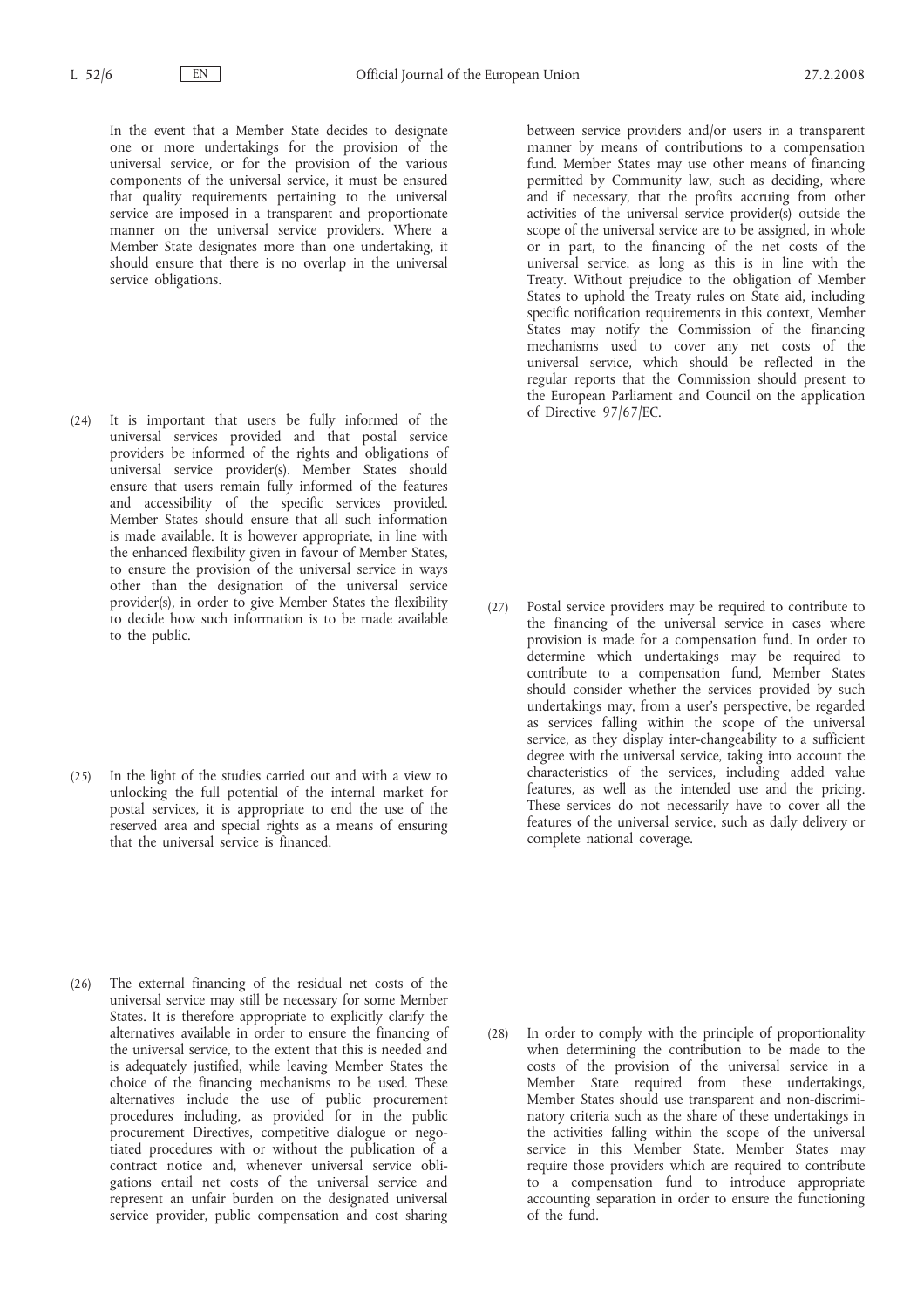- (29) The principles of transparency, non-discrimination and proportionality, as presently provided for in Directive 97/67/EC, should continue to be applied to any financing mechanism and any decision in this area should be based on transparent, objective and verifiable criteria. In particular, the net cost of the universal service should be calculated, under the supervision of the national regulatory authority, as the difference between the net costs of a designated universal service provider operating under a universal service obligation and not operating under a universal service obligation. The calculation should take into account all other relevant elements, including any market benefits which accrue to a postal service provider designated to provide universal service, the entitlement to a reasonable profit and incentives for cost efficiency.
- (30) In cases where Member States decide to make accessible to the public, on their national territory, additional or complementary services, with the exception of those relating to the universal service obligations, as defined in this Directive, such as pensions and postal orders delivery in rural areas, these services should not be subject to any compensation mechanisms requiring the contribution of specific undertakings. Where appropriate, Member States may grant financing for such additional or complementary services in accordance with the Treaty rules on State aid. Except in the case of universal service provider(s), the authorisations may not be made subject to the obligation to provide such additional services.
- (31) It is appropriate to provide Member States that have acceded to the Union after the entry into force of Directive 2002/39/EC of the European Parliament and of the Council of 10 June 2002 amending Directive 97/67/EC with regard to the further opening to competition of Community postal services  $(1)$  and may have faced particular difficulties regarding the smooth adaptation of their postal markets because they joined the postal reform process at a late stage, and certain Member States with a small population and a limited geographical size having specific characteristics that are particular to postal services or with a particularly difficult topography, with a huge number of islands with the possibility to postpone the implementation of this Directive for a limited period of time, in order to continue to reserve services to their universal service provider(s), subject to notification to the Commission. Taking into account the exceptional nature of such a possibility, it is also appropriate, within this limited period of time and for a limited number of services, to allow those Member States that have completely opened up their markets to refuse monopolies operating in

another Member State authorisation to operate in their own territory.

- (32) The Commission should provide assistance to the Member States on the different aspects of the implementation of this Directive, including on the calculation of any net cost. Moreover, cooperation between national regulatory authorities in continuing to develop benchmarks and guidance in this area should contribute to the harmonised application of this Directive.
- (33) Member States should be allowed to use general authorisations and individual licences whenever justified and proportionate to the objective pursued. However, as highlighted by the Third report on the application of Directive 97/67/EC, further harmonisation of the conditions that may be introduced appears necessary in order to reduce unjustified barriers to the provision of services in the internal market. In this context, Member States may for example allow postal service providers to choose between the obligation to provide a service or to contribute financially to the costs of this service provided by another provider, but should no longer be allowed to impose concurrently a requirement to contribute to a sharing mechanism and universal service or quality obligations that are intended to serve the same purpose. It is also appropriate to clarify that some of the provisions on general authorisations and licensing should not apply to designated universal service providers.
- (34) In an environment where several postal undertakings provide services within the universal service area, it is appropriate to require all Member States to assess whether some elements of the postal infrastructure or certain services generally provided by universal service providers should be made accessible to other operators providing similar services, in order to promote effective competition, and/or protect all users by ensuring the overall quality of the postal service. Where several universal service providers with regional postal networks exist, Member States should also assess and, where necessary, ensure their interoperability in order to prevent impediments to the prompt transport of postal items. As the legal and market situation of these elements or services is different among the Member States it is appropriate to only require Member States to adopt an informed decision on the need, extent and choice of the regulatory instrument, including where appropriate on cost sharing. This provision is without prejudice to the right of Member States to adopt measures to ensure access to the postal network under conditions of transparency and non-discrimination.

<sup>(</sup> 1) OJ L 176, 5.7.2002, p. 21.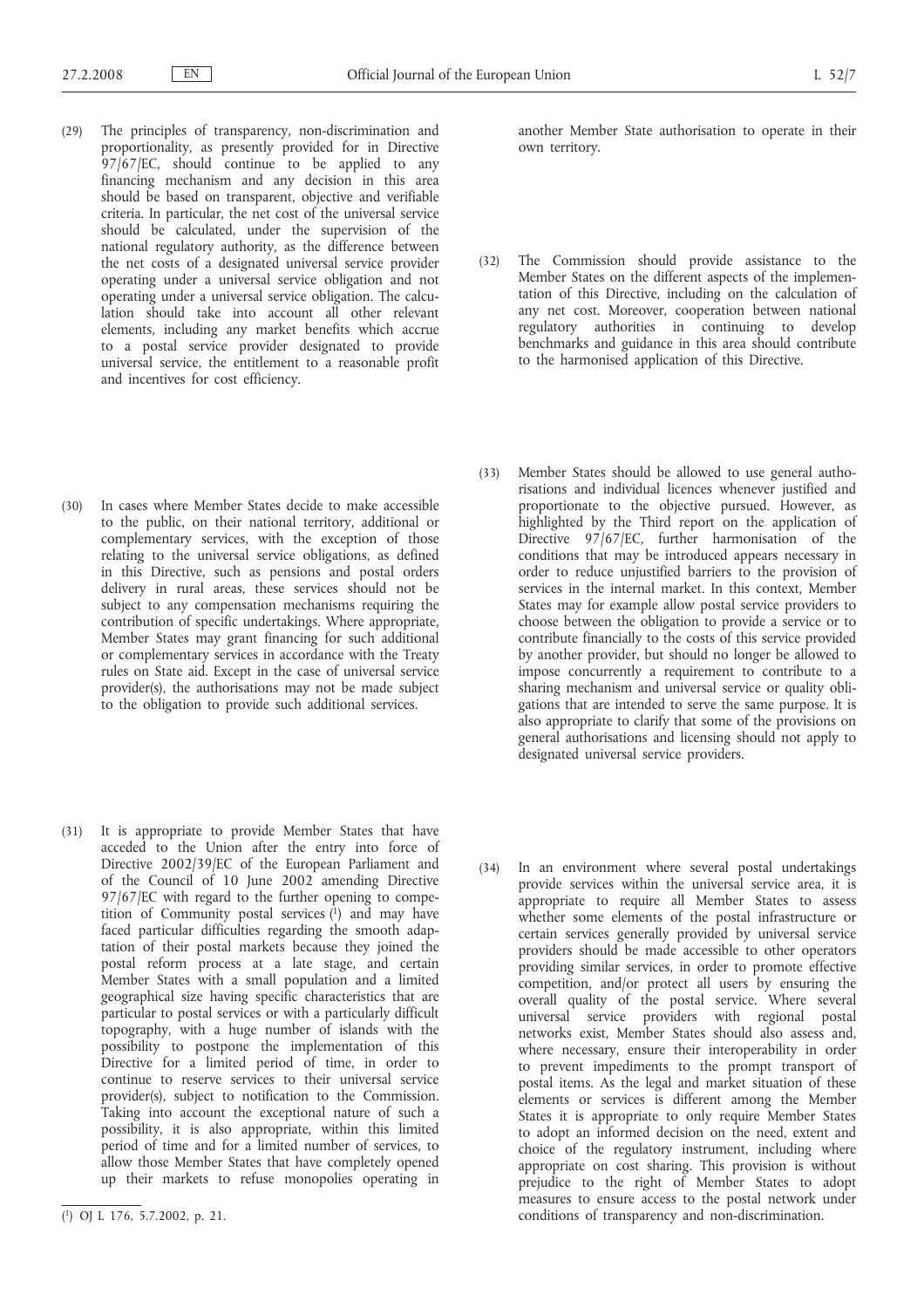- (35) Member States should ensure that postal service providers, when processing personal data pursuant to Directive 97/67/EC, apply Community and national provisions on the protection of personal data, in particular those laid down by Directive 95/46/EC of the European Parliament and of the Council of 24 October 1995 on the protection of individuals with regard to the processing of personal data and on the free movement of such data (1).
- (36) The provisions of this Directive should be without prejudice to national provisions governing the expropriation conditions for organising the universal service provision.
- (37) Given the importance of postal services for blind and partially-sighted persons, it is appropriate to confirm that the opening of the market should not prevent the continuing provision by the universal service provider(s) of certain free services for blind and partially-sighted persons introduced by the Member States in accordance with applicable international obligations.
- (38) In a fully competitive environment, it is important, both for the financial equilibrium of the universal service as well as for limiting market distortions, that the principle that prices reflect normal commercial conditions and costs is only departed from in order to protect public interests. This objective should be achieved by continuing to allow Member States to maintain uniform tariffs for single piece tariff mail, the service most frequently used by consumers, including small and medium-sized enterprises. Member States may also maintain uniform tariffs for some other mail items, such as, for example, newspapers and books, to protect general public interests, such as access to culture, ensuring participation in a democratic society (freedom of press) or regional and social cohesion.
- (39) For the provision of services for all users, including businesses, bulk mailers and consolidators of mail from different users, universal service providers may enjoy more price flexibility in line with the cost-orientation principle. Tariffs should take account of the avoided costs, as compared to the standard service covering the complete range of features offered for the clearance, sorting, transport and distribution of individual postal items.
- (40) In view of the national specificities involved in the regulation of the conditions under which the incumbent universal service provider must operate in a fully competitive environment, it is appropriate to leave Member States the freedom to decide how best to monitor cross-subsidies.
- (41) In view of the transition towards a fully competitive market, and in order to prevent cross-subsidies from adversely affecting competition, it is appropriate to continue to require Member States to maintain the obligation on universal service providers of keeping separate and transparent accounts, subject to necessary adaptations.

This obligation should provide national regulatory authorities, competition authorities and the Commission with the information necessary to adopt decisions related to the universal service and to monitor fair market conditions until competition becomes effective. Cooperation between national regulatory authorities in continuing to develop benchmarks and guidelines in this area should contribute to the harmonised application of these rules.

Keeping separate and transparent accounts should provide Member States and their national regulatory authorities with accounting information of sufficient detail to:

— adopt decisions related to the universal service,

- be used as an input when determining whether the universal service obligations imposed entail a net cost and represent an unfair financial burden on the universal service provider,
- ensure that the tariffs applied to the universal service comply with the principles on tariffs as set out in this Directive.
- ensure compliance with the principles on terminal dues as set out in this Directive; and,
- monitor fair market conditions until competition becomes effective.

<sup>(</sup>  $\overline{O}$  L 281, 23.11.1995, p. 31. Directive as amended by Regulation (EC) No 1882/2003.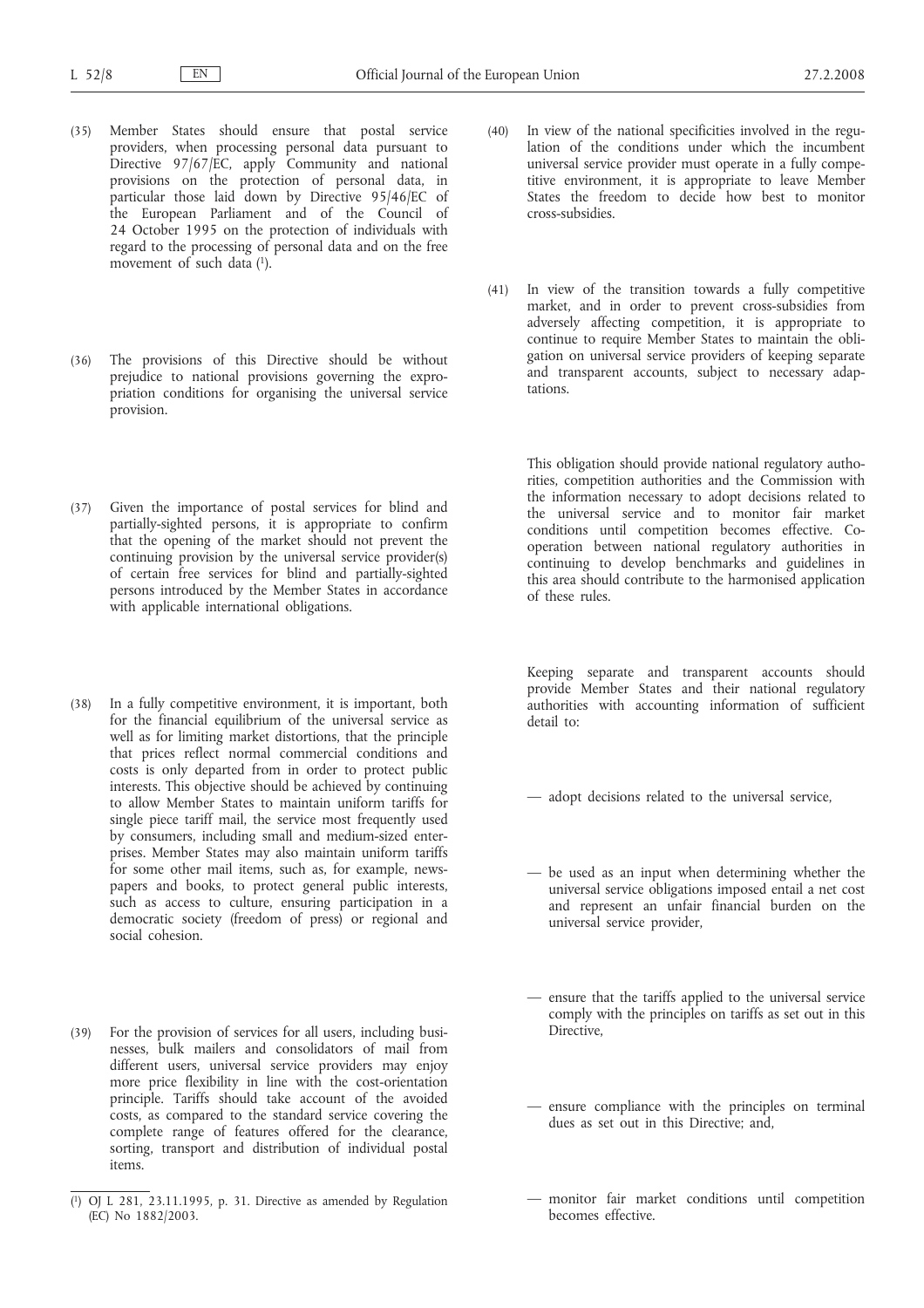(42) In line with existing rules in other service areas and in order to increase consumer protection, it is appropriate to extend the application of minimum principles concerning complaint procedures beyond universal service providers. With a view to increasing the effectiveness of complaint handling procedures, it is appropriate to encourage the use of out-of-court settlement procedures as set out in Commission Recommendation 98/257/EC of 30 March 1998 on the principles applicable to the bodies responsible for out-of-court settlement of consumer disputes (1) and Commission Recommendation 2001/310/EC of 4 April 2001 on the principle for out-of-court bodies involved in the consensual resolution of consumer disputes (2). Consumer interests would also be furthered through the enhanced inter-operability between operators resulting from access to certain elements of infrastructure and services, and the requirement for cooperation between national regulatory authorities and consumer protection bodies.

> In order to protect the interests of users in the event of theft or loss of, or damage to, postal items, Member States should introduce, where warranted, a system of reimbursement and/or compensation.

- (43) Directive 97/67/EC provides that certain measures are to be adopted in accordance with Council Decision 1999/468/EC of 28 June 1999 laying down the procedures for the exercise of implementing powers conferred on the Commission  $(3)$ .
- (44) Decision 1999/468/EC has been amended by Decision 2006/512/EC, which introduced the regulatory procedure with scrutiny for the adoption of measures of general scope designed to amend non-essential elements of a basic instrument adopted in accordance with the procedure referred to in Article 251 of the Treaty, *inter alia*, by deleting some of those elements or by supplementing the instrument with new non-essential elements.
- (45) In particular, the Commission should be empowered to adopt measures as regards future adjustment of qualityof-service standards to technical progress or market developments as well as of standardised conditions for independent performance monitoring by external bodies. Since those measures are of general scope and are

designed to amend non-essential elements of Directive 97/67/EC, *inter alia*, by supplementing it with new non-essential elements, they must be adopted in accordance with the regulatory procedure with scrutiny provided for in Article 5a of Decision 1999/468/EC.

- (46) The Committee assisting the Commission in accordance with Directive 97/67/EC should follow developments in the provision of the universal service in Member States.
- (47) The role of national regulatory authorities is likely to remain crucial, in particular in those Member States where the transition to competition still needs to be completed. In accordance with the principle of separation of regulatory and operational functions, Member States should guarantee the independence of the national regulatory authorities, thereby ensuring the impartiality of their decisions. This requirement of independence is without prejudice to the institutional autonomy and constitutional obligations of the Member States and to the principle of neutrality with regard to the rules in Member States governing the system of property ownership laid down in Article 295 of the Treaty. National regulatory authorities should be provided with all necessary resources, in terms of staffing, expertise and financial means, for the performance of their tasks.
- (48) Due to the frequent involvement of different national bodies in the exercise of regulatory functions, it is appropriate to introduce transparency in the allocation of tasks and require the different relevant bodies charged with sector regulation, the application of competition rules and with dealing with consumer issues to cooperate in order to ensure the effective accomplishment of their tasks.
- (49) Any party which is the subject of a decision by a national regulatory authority should have the right to appeal to a body that is independent of that authority. This body may be a court. This appeal procedure is without prejudice to the division of competences within national judicial systems and to the rights of legal entities or natural persons under national law. Pending the conclusion of these procedures there is a need to ensure the temporary validity of national regulatory authorities' decisions in order to guarantee legal certainty and market security.

<sup>(</sup> 1) OJ L 115, 17.4.1998, p. 31.

<sup>(</sup> 2) OJ L 109, 19.4.2001, p. 56.

<sup>(</sup> 3) OJ L 184, 17.7.1999, p. 23. Decision as amended by Decision 2006/512/EC (OJ L 200, 22.7.2006, p. 11).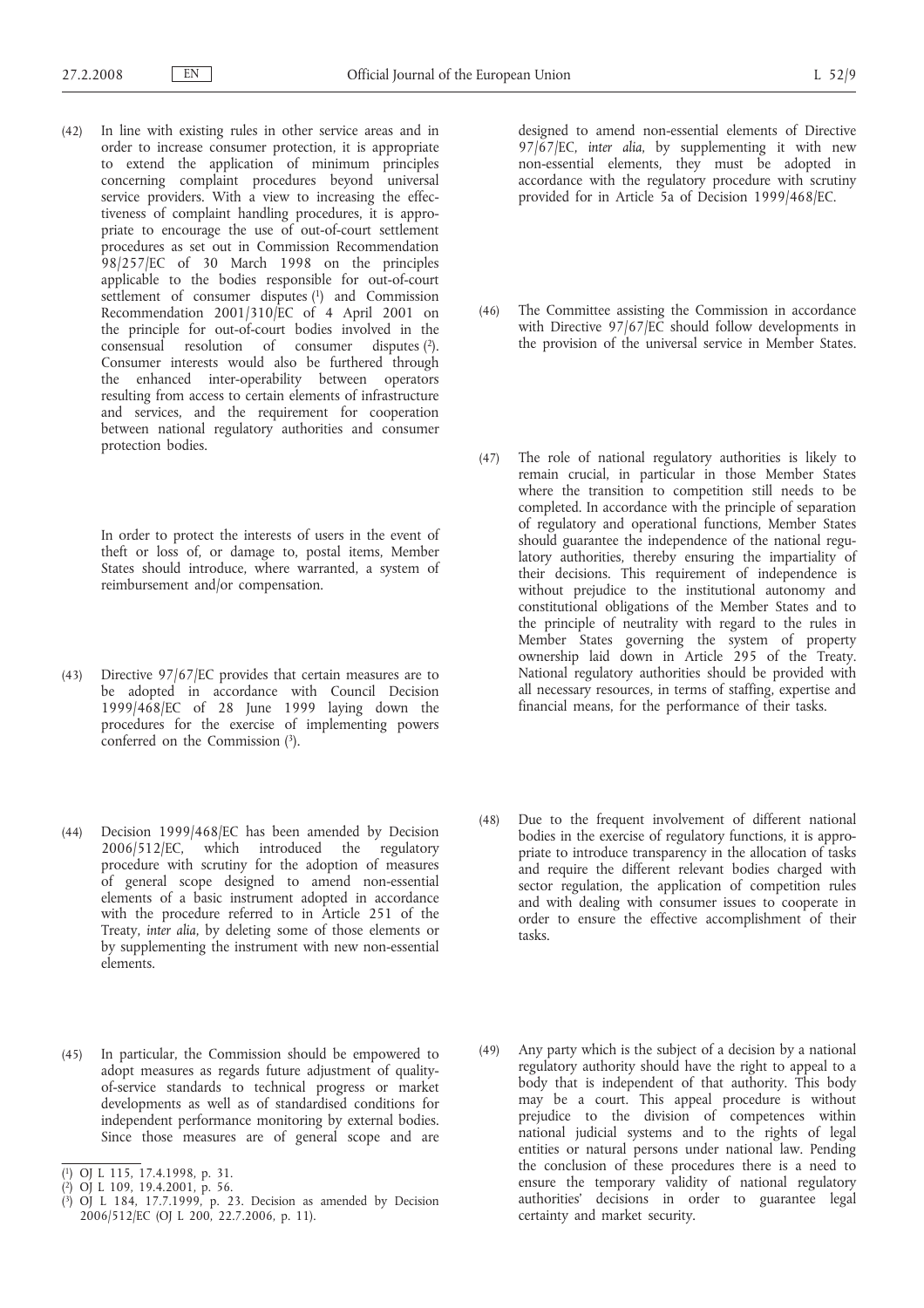- (50) National regulatory authorities should, where necessary, cooperate with other regulatory bodies of Member States and with the Commission in carrying out their tasks under Directive 97/67/EC. This would promote the development of the internal market for postal services and help to ensure the consistent application, in all Member States, of the provisions laid down by the Directive, in particular in areas where national law implementing Community law gives national regulatory authorities considerable discretionary powers in the application of the relevant rules. This cooperation could take place, *inter alia*, within the Committee assisting the Commission in accordance with the Directive or within a group comprising European regulators. Member States should decide which bodies are national regulatory authorities for the purposes of the Directive.
- (51) National regulatory authorities need to gather information from market players in order to carry out their tasks effectively. Requests for information should be proportionate and not impose an undue burden on undertakings. Such information may also need to be gathered by the Commission in order to allow it to fulfil its obligations under Community law. The recipient of information should ensure confidentiality in accordance with the rules in force.
- (52) In order to keep the European Parliament and the Council informed of developments in the internal market for postal services, the Commission should regularly submit reports to those institutions on the application of Directive 97/67/EC.
- (53) This Directive does not affect labour law, that is any legal or contractual provision concerning employment conditions, working conditions, including health and safety at work and the relationship between employers and workers, which Member States apply in accordance with national law which is in conformity with Community law. Equally, this Directive does not affect the social security legislation of the Member States. Where necessary, Member States may reflect working conditions in their authorisation procedures in line with the principles of transparency and proportionality.
- (54) Member States should ensure that sufficient access points are established that take account of the needs of users in rural and sparsely populated areas. Member States should

ensure an appropriate density of access points in these areas in order to satisfy the universal service obligation.

- (55) In order to maintain the framework for the regulation of the postal sector, the date of expiry of Directive  $97/67/EC$  should be deleted. The provisions that have not been amended by this Directive continue to apply. The services that Member States may continue to reserve, during the implementation period, are those specified in Directive 97/67/EC.
- (56) Since the objectives of this Directive, namely achieving an internal market of Community postal services, ensuring a common level of universal services for all users and setting harmonised principles for the regulation of postal services, cannot be sufficiently achieved by Member States and can therefore, by reason of the scale and effects, be better achieved at Community level, the Community may adopt measures in accordance with the principle of subsidiarity as set out in Article 5 of the Treaty. In accordance with the principle of proportionality, as set out in that Article, this Directive does not go beyond what is necessary in order to achieve those objectives.
- (57) Directive 97/67/EC should therefore be amended accordingly.
- (58) This Directive is consistent with other Community instruments concerning services. In the event of conflict between a provision of this Directive and a provision of another Community instrument, in particular Directive 2006/123/EC of the European Parliament and of the Council of 12 December 2006 on services in the internal market  $(1)$ , the provisions of this Directive will prevail and will apply in full to the postal sector.
- (59) This Directive is without prejudice to the application of the Treaty rules on competition and on the freedom to provide services. Insofar as mechanisms for the financing of the universal service involve aid granted by a Member State or through state aid resources in any form whatsoever within the meaning of Article 87(1) of the Treaty, this Directive is without prejudice to Member States' obligation to respect the Treaty rules on State aid.

<sup>(</sup> 1) OJ L 376, 27.12.2006, p. 36.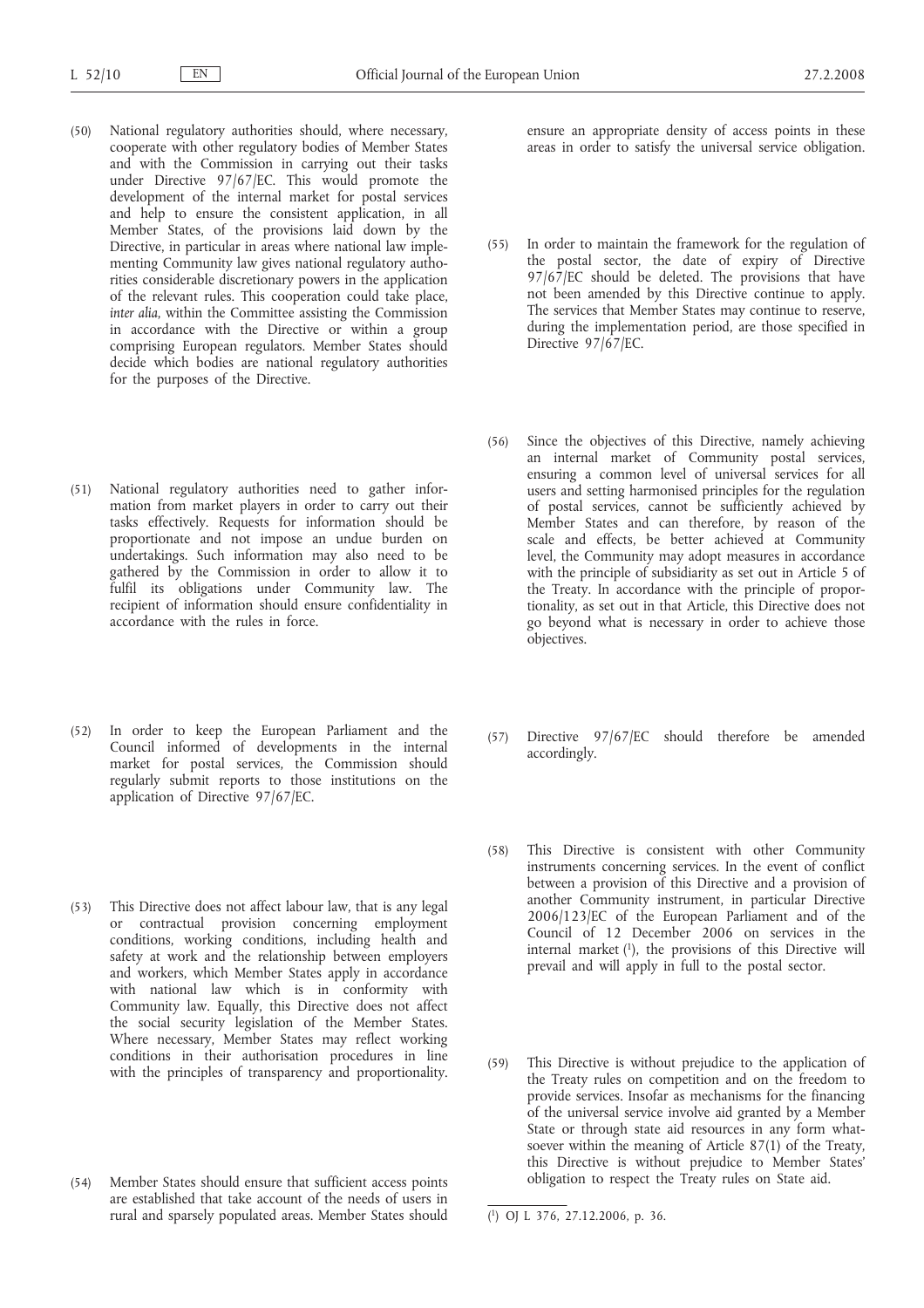(60) In accordance with point 34 of the Interinstitutional agreement on better law-making (1), Member States are encouraged to draw up, for themselves and in the interests of the Community, their own tables illustrating, as far as possible, the correlation between this Directive and the transposition measures, and to make them public,

HAVE ADOPTED THIS DIRECTIVE:

*Article 1*

Directive 97/67/EC is hereby amended as follows:

1. Article 1 shall be replaced by the following:

*'Article 1*

This Directive establishes common rules concerning:

- the conditions governing the provision of postal services,
- the provision of a universal postal service within the Community,
- the financing of universal services under conditions that guarantee the permanent provision of such services,
- tariff principles and transparency of accounts for universal service provision,
- the setting of quality standards for universal service provision and the setting-up of a system to ensure compliance with those standards,
- the harmonisation of technical standards,
- the creation of independent national regulatory authorities.';
- 2. Article 2 shall be amended as follows:
	- (a) point 1 shall be replaced by the following:
- ( 1) OJ C 321, 31.12.2003, p. 1.
- '1. postal services: services involving the clearance, sorting, transport and distribution of postal items;';
- (b) the following point shall be inserted:
	- '1a. postal service provider: undertaking that provides one or more postal services;'
- (c) in point 2 the words 'public postal network' shall be replaced by 'postal network';
- (d) point 3 shall be replaced by the following:
	- '3. access points: physical facilities, including letter boxes provided for the public either on the public highway or at the premises of the postal service provider(s), where postal items may be deposited with the postal network by senders;';
- (e) point 4 shall be replaced by the following:
	- '4. Clearance: the operation of collecting postal items by a postal service provider;';
- (f) point 6 shall be replaced by the following:
	- '6. Postal item: an item addressed in the final form in which it is to be carried by a postal service provider. In addition to items of correspondence, such items also include for instance books, catalogues, newspapers, periodicals and postal parcels containing merchandise with or without commercial value;';
- (g) point 8 shall be deleted;
- (h) point 12 shall be deleted;
- (i) point 13 shall be replaced by the following:
	- '13. universal service provider: the public or private postal service provider providing a universal postal service or parts thereof within a Member State, the identity of which has been notified to the Commission in accordance with Article 4;';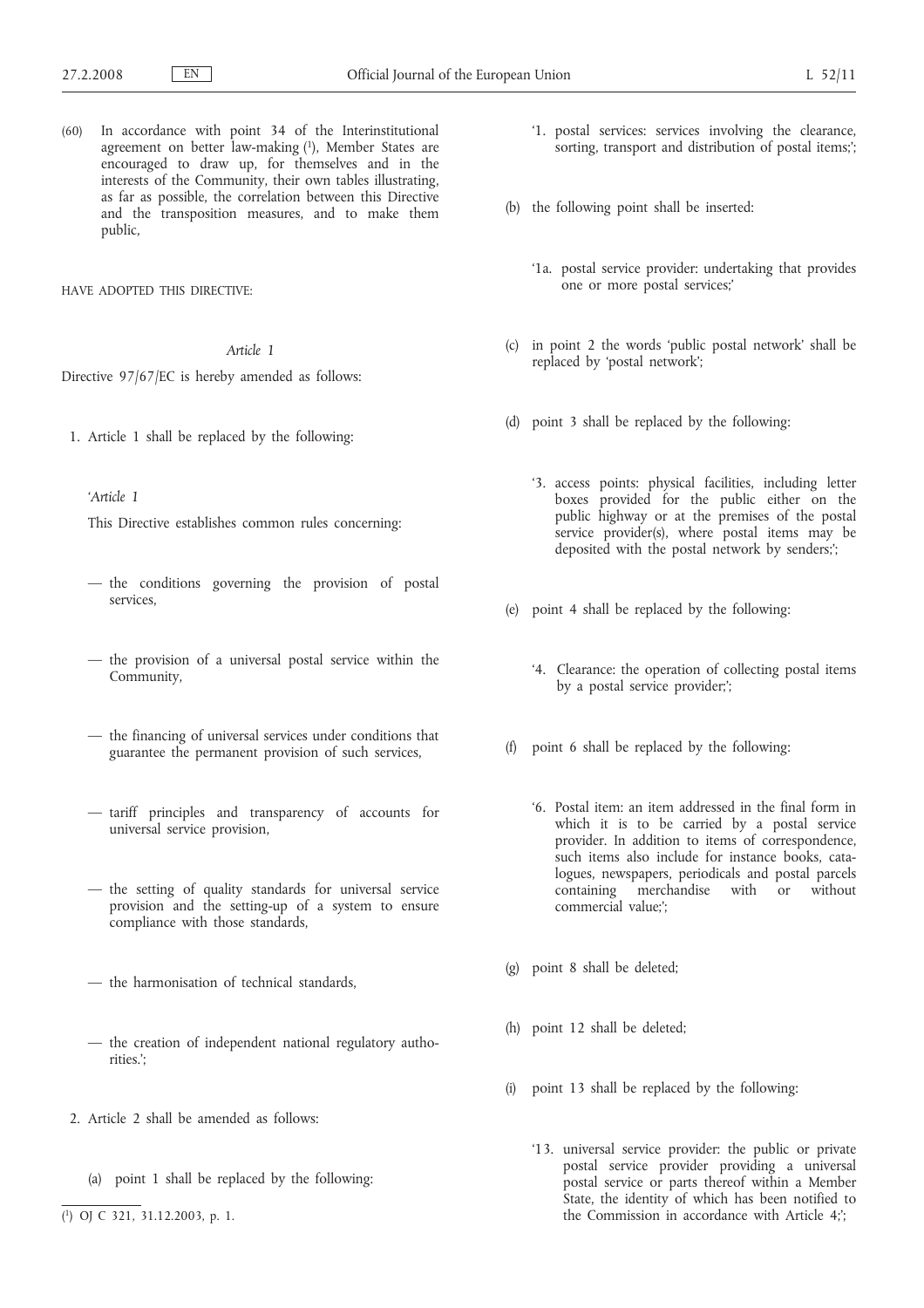- (j) point 14 shall be replaced by the following:
	- '14. Authorisations: any permission setting out rights and obligations specific to the postal sector and allowing undertakings to provide postal services and, where applicable, to establish and/or operate their networks for the provision of such services, in the form of a general authorisation or individual licence as defined below:
		- "general authorisation": an authorisation, regardless of whether it is regulated by a "class licence" or under general law and regardless of whether such regulation requires registration or declaration procedures, which does not require the postal service provider concerned to obtain an explicit decision by the national regulatory authority before exercising the rights stemming from the authorisation,
		- "individual licence": an authorisation which is granted by a national regulatory authority and which gives a postal service provider specific rights, or which subjects that undertaking's operations to specific obligations supplementing the general authorisation where applicable, where the postal service provider is not entitled to exercise the rights concerned until it has received the decision by the national regulatory authority;';
- (k) point 17 shall be replaced by the following:
	- '17. User: any natural or legal person benefiting from postal service provision as a sender or an addressee;';
- (l) point 19 shall be replaced by the following:
	- '19. Essential requirements: general non-economic reasons which can induce a Member State to impose conditions on the supply of postal services. These reasons are the confidentiality of correspondence, security of the network as regards the transport of dangerous goods, respect for the terms and conditions of employment, social security schemes, laid down by law, regulation or administrative provision and/or by collective agreement negotiated between national social partners, in accordance

with Community and national law and, where justified, data protection, environmental protection and regional planning. Data protection may include personal data protection, the confidentiality of information transmitted or stored and protection of privacy;';

- (m) the following point shall be added:
	- '20. Services provided at single piece tariff: postal services for which the tariff is set in the general terms and conditions of universal service provider(s) for individual postal items.';
- 3. Article 3 shall be amended as follows:
	- (a) the first subparagraph of paragraph 3 shall be replaced by the following:

'3. Member States shall take steps to ensure that the universal service is guaranteed not less than five working days a week, save in circumstances or geographical conditions deemed exceptional, and that it includes as a minimum:

— one clearance,

— one delivery to the home or premises of every natural or legal person or, by way of derogation, under conditions at the discretion of the national regulatory authority, one delivery to appropriate installations.';

(b) paragraph 5 shall be replaced by the following:

'5. The national regulatory authorities may increase the weight limit of universal service coverage for postal parcels to any weight not exceeding 20 kilograms and may lay down special arrangements for the door-todoor delivery of such parcels.

Notwithstanding the weight limit of universal service coverage for postal parcels established by a given Member State, Member States shall ensure that postal parcels received from other Member States and weighing up to 20 kilograms are delivered within their territory.';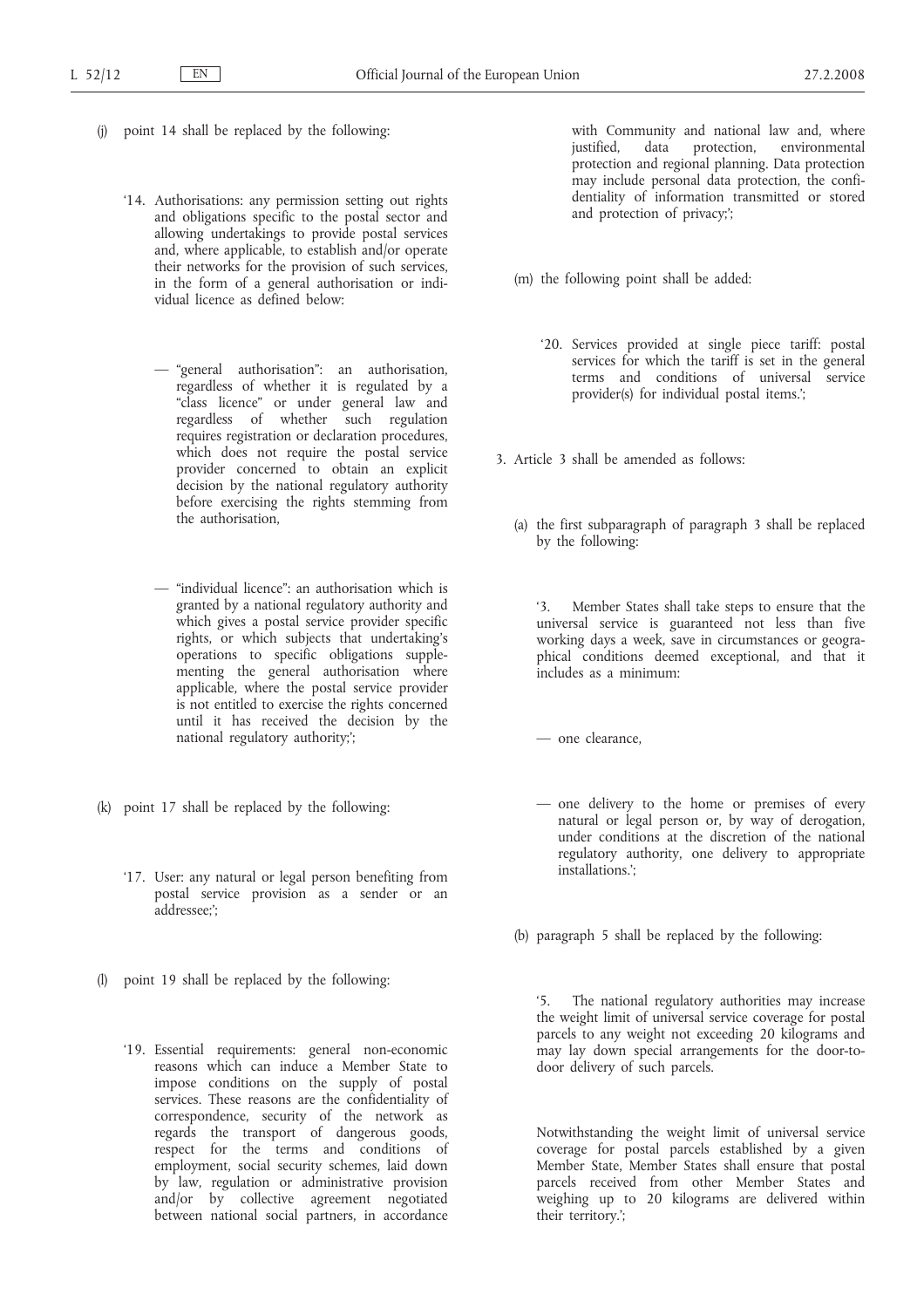(c) paragraph 6 shall be replaced by the following:

'6. The minimum and maximum dimensions for the postal items in question shall be those as laid down in the relevant provisions adopted by the Universal Postal Union.';

4. Article 4 shall be replaced by the following:

#### *'Article 4*

1. Each Member State shall ensure that the provision of the universal service is guaranteed and shall notify the Commission of the steps it has taken to fulfil this obligation. The Committee referred to in Article 21 shall be informed of the measures established by Member States to ensure the provision of the universal service.

2. Member States may designate one or more undertakings as universal service providers in order that the whole of the national territory can be covered. Member States may designate different undertakings to provide different elements of universal service and/or to cover different parts of the national territory. When they do so, they shall determine in accordance with Community law the obligations and rights assigned to them and shall publish these obligations and rights. In particular, Member States shall take measures to ensure that the conditions under which universal services are entrusted are based on the principles of transparency, non-discrimination and proportionality, thereby guaranteeing the continuity of the universal service provision, by taking into account the important role it plays in social and territorial cohesion.

Member States shall notify the Commission of the identity of the universal service provider(s) they designate. The designation of a universal service provider shall be subject to a periodic review and be examined against the conditions and principles set out in this Article. However, Member States shall ensure that the duration of this designation provides a sufficient period for return on investments.';

5. paragraph 2 of Article 5 shall be replaced by the following:

'2. The provisions of paragraph 1 shall not preclude measures which the Member States take in accordance with requirements relating to the public interest recognised in the Treaty, in particular Articles 30 and 46 thereof, concerning, *inter alia*, public morality, public security, including criminal investigations, and public policy.';

6. Article 6 shall be replaced by the following:

### *'Article 6*

Member States shall take steps to ensure that users and postal service providers are regularly given sufficiently detailed and up-to-date information by the universal service provider(s) regarding the particular features of the universal service offered, with special reference to the general conditions of access to these services as well as to prices and quality standard levels. This information shall be published in an appropriate manner.

Member States shall notify the Commission, of how the information to be published in accordance with the first paragraph is to be made available.';

7. the heading of Chapter 3 shall be replaced by the following:

# **'Financing of universal services'**;

8. Article 7 shall be replaced by the following:

## *'Article 7*

1. Member States shall not grant or maintain in force exclusive or special rights for the establishment and provision of postal services. Member States may finance the provision of universal services in accordance with one or more of the means provided for in paragraphs 2, 3 and 4, or in accordance with any other means compatible with the Treaty.

2. Member States may ensure the provision of universal services by procuring such services in accordance with applicable public procurement rules and regulations, including, as provided for in Directive 2004/17/EC of the European Parliament and of the Council of 31 March 2004 coordinating the procurement procedures of entities operating in the water, energy, transport and postal services (\*), competitive dialogue or negotiated procedures with or without publication of a contract notice.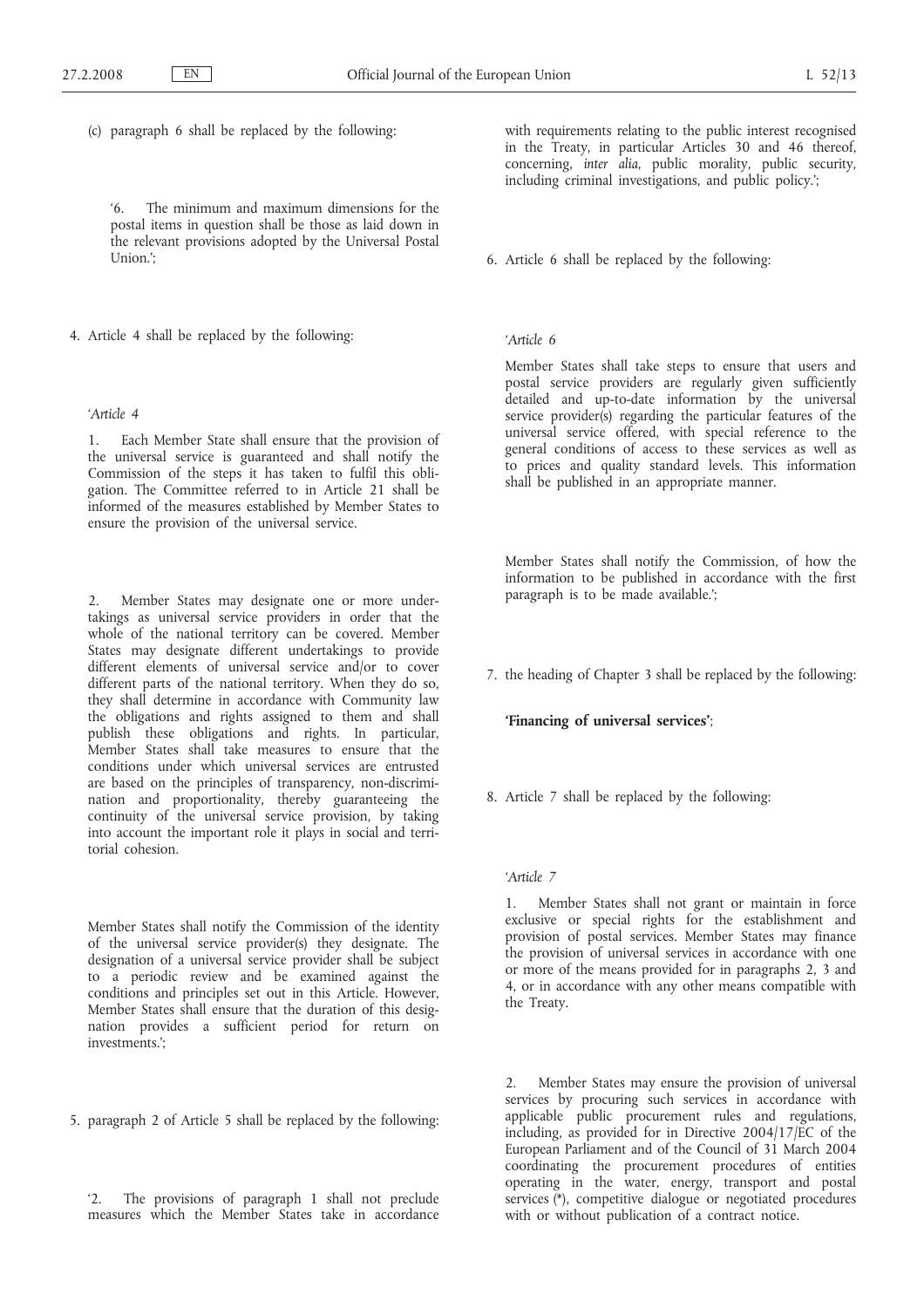Where a Member State determines that the universal service obligations, as provided for in this Directive, entail a net cost, calculated taking into account Annex I, and represent an unfair financial burden on the universal service provider(s), it may introduce:

- (a) a mechanism to compensate the undertaking(s) concerned from public funds; or
- (b) a mechanism for the sharing of the net cost of the universal service obligations between providers of services and/or users.

4. Where the net cost is shared in accordance with paragraph 3(b), Member States may establish a compensation fund which may be funded by service providers and/or users' fees, and is administered for this purpose by a body independent of the beneficiary or beneficiaries. Member States may make the granting of authorisations to service providers under Article 9(2) subject to an obligation to make a financial contribution to that fund or to comply with universal service obligations. The universal service obligations of the universal service provider(s) set out in Article 3 may be financed in this manner.

5. Member States shall ensure that the principles of transparency, non-discrimination and proportionality are respected in establishing the compensation fund and when fixing the level of the financial contributions referred to in paragraphs 3 and 4. Decisions taken in accordance with paragraphs 3 and 4 shall be based on objective and verifiable criteria and be made public.

9. the heading of Chapter 4 shall be replaced by the following:

**'Conditions governing the provision of postal services and access to the network'**;

10. Article 9 shall be replaced by the following:

#### *'Article 9*

**\_\_\_\_\_\_\_\_\_\_\_**

1. For services which fall outside the scope of the universal service, Member States may introduce general authorisations to the extent necessary to guarantee compliance with the essential requirements.

2. For services which fall within the scope of the universal service, Member States may introduce authorisation procedures, including individual licences, to the extent necessary in order to guarantee compliance with the essential requirements and to ensure the provision of the universal service.

The granting of authorisations may:

- be made subject to universal service obligations,
- if necessary and justified, impose requirements concerning the quality, availability and performance of the relevant services,
- where appropriate, be subject to an obligation to make a financial contribution to the sharing mechanisms referred to in Article 7, if the provision of the universal service entails a net cost and represents an unfair burden on the universal service provider(s), designated in accordance with Article 4,
- where appropriate, be subject to an obligation to make a financial contribution to the national regulatory authority's operational costs referred to in Article 22,
- where appropriate, be made subject to or impose an obligation to respect working conditions laid down by national legislation.

Obligations and requirements referred to in the first indent and in Article 3 may only be imposed on designated universal service providers.

Except in the case of undertakings that have been designated as universal service providers in accordance with Article 4, authorisations may not:

— be limited in number,

<sup>(\*)</sup> OJ L 134, 30.4.2004, p. 1. Directive as last amended by Council Directive 2006/97/EC (OJ L 363, 20.12.2006, p. 107).';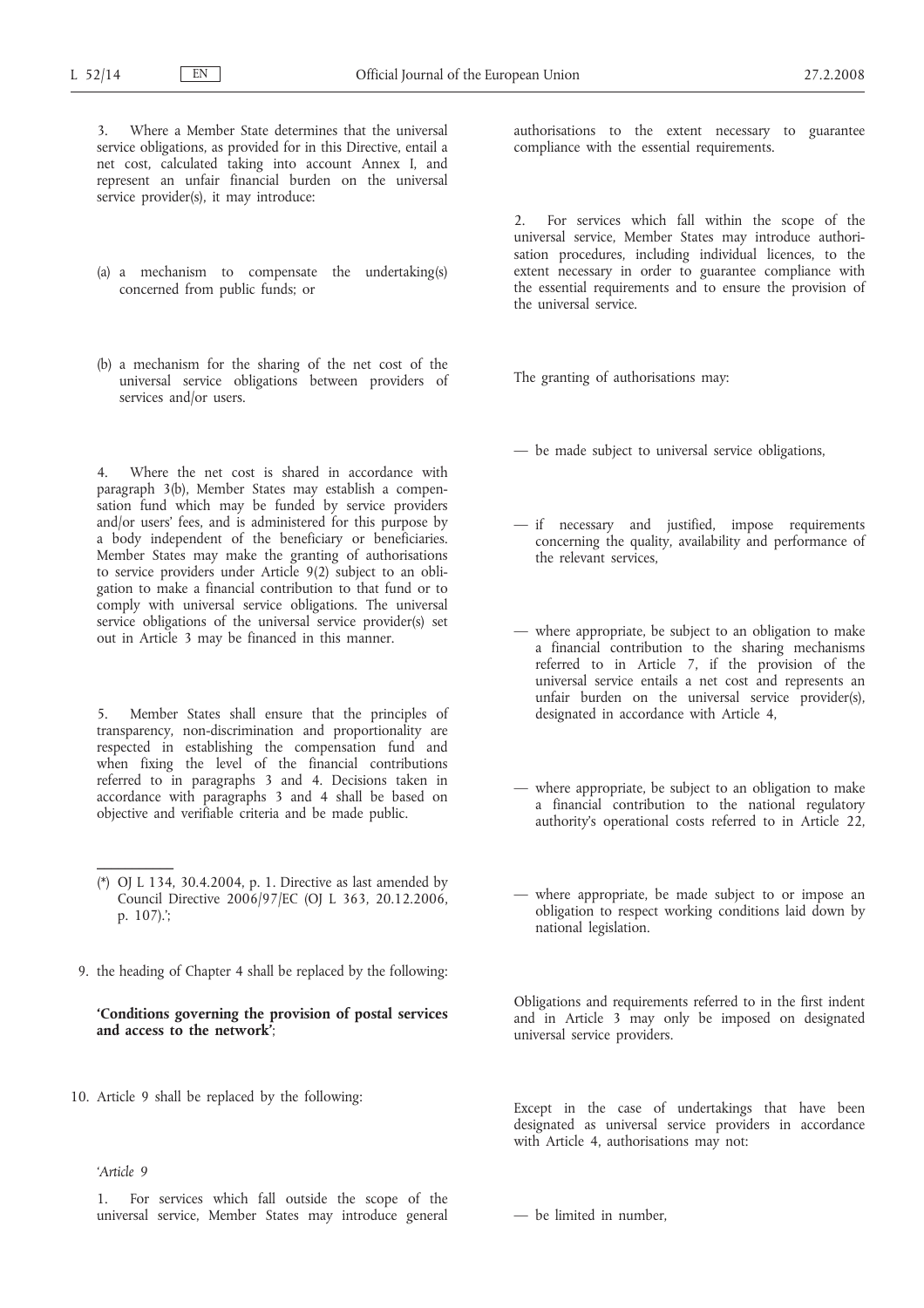- for the same elements of the universal service or parts of the national territory, impose universal service obligations and, at the same time, financial contributions to a sharing mechanism,
- duplicate conditions which are applicable to undertakings by virtue of other, non-sector-specific national legislation,
- impose technical or operational conditions other than those necessary to fulfil the obligations of this Directive.

3. The procedures, obligations and requirements referred to in paragraphs 1 and 2 shall be transparent, accessible, non-discriminatory, proportionate, precise and unambiguous, made public in advance and based on objective criteria. Member States shall ensure that the reasons for refusing or withdrawing an authorisation in whole or in part are communicated to the applicant and shall establish an appeal procedure.';

11. paragraph 1 of Article 10 shall be replaced by the following:

'1. The European Parliament and the Council, acting on a proposal from the Commission and on the basis of Articles 47(2), 55 and 95 of the Treaty, shall adopt the measures necessary for the harmonisation of the procedures referred to in Article 9 governing the commercial provision of postal services to the public.';

12. Article 11 shall be replaced by the following:

### *'Article 11*

The European Parliament and the Council, acting on a proposal from the Commission and on the basis of Articles 47(2), 55 and 95 of the Treaty, shall adopt such harmonisation measures as are necessary to ensure that users and the postal service provider(s) have access to the postal network under conditions which are transparent and non-discriminatory.';

# *'Article 11a*

Whenever necessary to protect the interest of users and/or to promote effective competition, and in the light of national conditions and national legislation, Member States shall ensure that transparent, non-discriminatory access conditions are available to elements of postal infrastructure or services provided within the scope of the universal service, such as postcode system, address database, post office boxes, delivery boxes, information on change of address, re-direction service and return to sender service. This provision shall be without prejudice to the right of Member States to adopt measures to ensure access to the postal network under transparent, proportional and non-discriminatory conditions.';

14. Article 12 shall be replaced by the following:

*'Article 12*

Member States shall take steps to ensure that the tariffs for each of the services forming part of the universal service comply with the following principles:

- prices shall be affordable and must be such that all users, independent of geographical location, and, in the light of specific national conditions, have access to the services provided. Member States may maintain or introduce the provision of a free postal service for the use of blind and partially-sighted persons,
- prices shall be cost-oriented and give incentives for an efficient universal service provision. Whenever necessary for reasons relating to the public interest, Member States may decide that a uniform tariff shall be applied, throughout their national territory and/or cross-border, to services provided at single piece tariff and to other postal items,
- the application of a uniform tariff shall not exclude the right of the universal service provider(s) to conclude individual agreements on prices with users,

13. the following Article shall be inserted: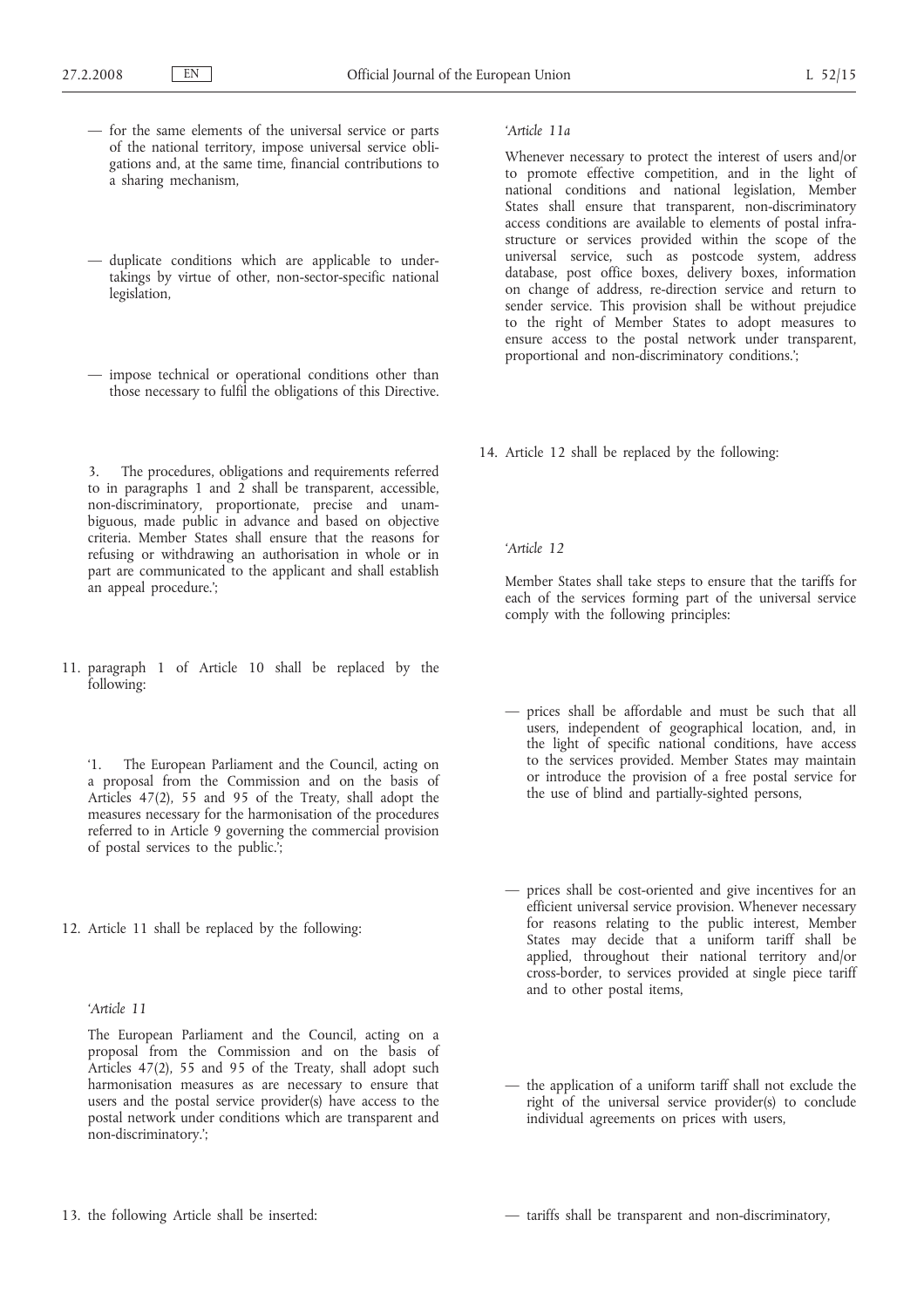- whenever universal service providers apply special tariffs, for example for services for businesses, bulk mailers or consolidators of mail from different users, they shall apply the principles of transparency and non-discrimination with regard both to the tariffs and to the associated conditions. The tariffs, together with the associated conditions, shall apply equally both as between different third parties and as between third parties and universal service providers supplying equivalent services. Any such tariffs shall also be available to users, in particular individual users and small and medium-sized enterprises, who post under similar conditions.';
- 15. Article 14 shall be amended as follows:
	- (a) paragraphs 1, 2 and 3 shall be replaced by the following:

'1. Member States shall take the measures necessary to ensure that the accounting of the universal service providers is conducted in accordance with the provisions of this Article.

2. The universal service provider(s) shall keep separate accounts within their internal accounting systems in order to clearly distinguish between each of the services and products which are part of the universal service and those which are not. This accounting separation shall be used as an input when Member States calculate the net cost of the universal service. Such internal accounting systems shall operate on the basis of consistently applied and objectively justifiable cost accounting principles.

3. The accounting systems referred to in paragraph 2 shall, without prejudice to paragraph 4, allocate costs in the following manner:

- (a) costs which can be directly assigned to a particular service or product shall be so assigned;
- (b) common costs, that is costs which cannot be directly assigned to a particular service or product, shall be allocated as follows:
- (i) whenever possible, common costs shall be allocated on the basis of direct analysis of the origin of the costs themselves;
- (ii) when direct analysis is not possible, common cost categories shall be allocated on the basis of an indirect linkage to another cost category or group of cost categories for which a direct assignment or allocation is possible; the indirect linkage shall be based on comparable cost structures;
- (iii) when neither direct nor indirect measures of cost allocation can be found, the cost category shall be allocated on the basis of a general allocator computed by using the ratio of all expenses directly or indirectly assigned or allocated, on the one hand, to each of the universal services and, on the other hand, to the other services;
- (iv) common costs, which are necessary for the provision of both universal services and nonuniversal services, shall be allocated appropriately; the same cost drivers must be applied to both universal services and nonuniversal services.';
- (b) paragraph 8 shall be replaced by the following:

'8. Where a given Member State has not used a financing mechanism for the provision of the universal service, as permitted under Article 7, and where the national regulatory authority is satisfied that none of the designated universal service providers in that Member State is in receipt of State assistance, hidden or otherwise, and that competition in the market is fully effective, the national regulatory authority may decide not to apply the requirements of this Article.';

(c) the following paragraphs shall be added:

'9. This Article may, however, be applied to the universal service provider designated before the final date for Full Market Opening as long as no other universal service provider(s) have been designated. The national regulatory authority shall inform the Commission in advance of any such decision.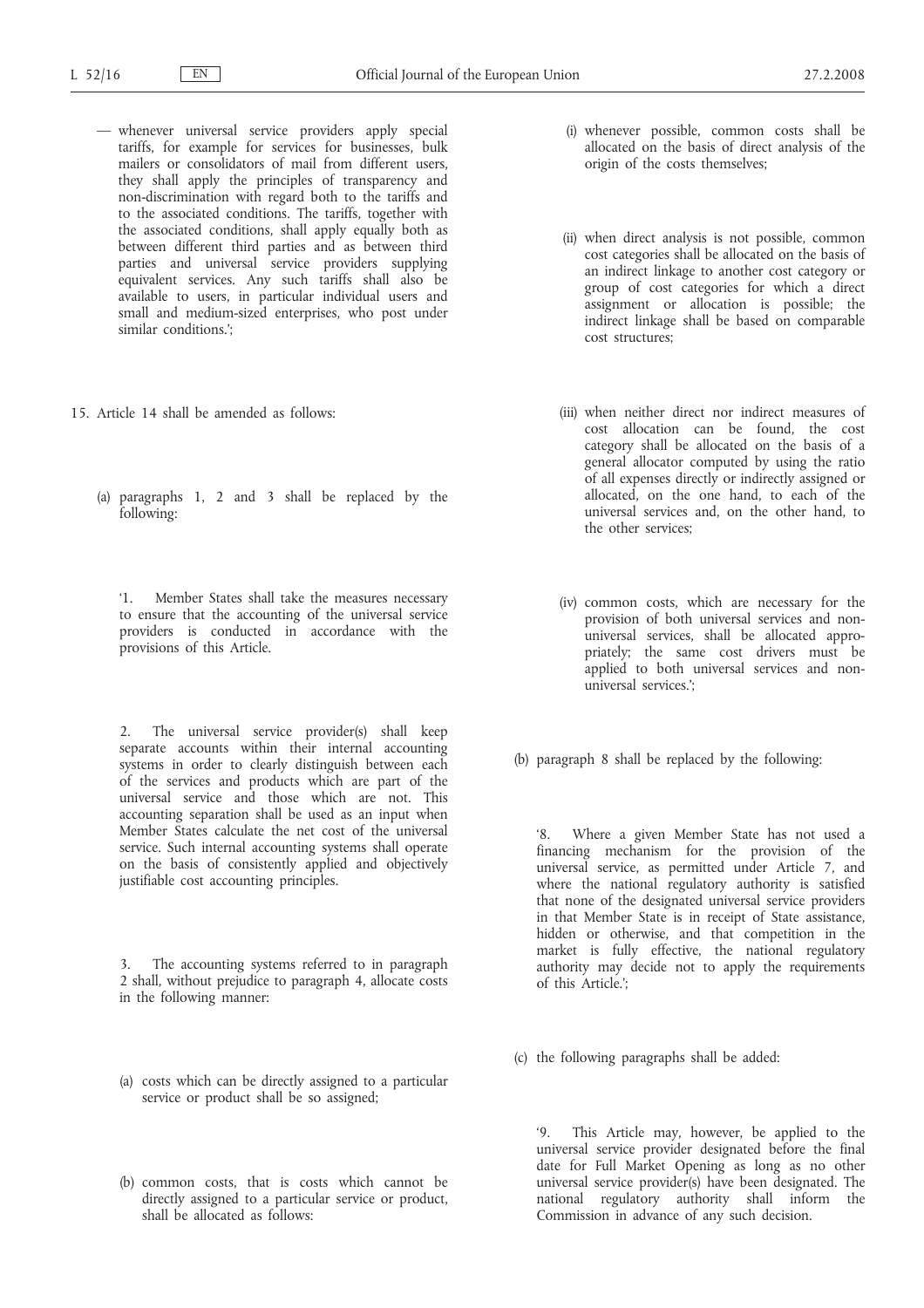10. Member States may require those postal service providers which are obliged to contribute to a compensation fund to introduce an appropriate accounting separation to ensure the functioning of the fund.';

- 16. Article 16 shall be amended as follows:
	- (a) the second indent of the third paragraph shall be replaced by the following:
		- '— the European Parliament and the Council in the case of intra-Community cross-border services (see Annex II). Future adjustment of these standards to technical progress or market developments shall be made in accordance with the regulatory procedure with scrutiny referred to in Article 21(2).<sup>'</sup>;
	- (b) the fourth paragraph shall be replaced by the following:

'Independent performance monitoring shall be carried out at least once a year by external bodies having no links with the universal service providers under standardised conditions to be specified in accordance with the regulatory procedure with scrutiny referred to in Article  $21(2)$  and shall be the subject of reports published at least once a year.';

- 17. paragraphs 1 and 2 of Article 18 shall be replaced by the following:
	- '1. In accordance with Article 16, quality standards for intra-Community cross-border services are laid down in Annex II.

2. Where exceptional situations relating to infrastructure or geography so require, the national regulatory authorities may determine exemptions from the quality standards provided for in Annex II. Where national regulatory authorities determine exemptions in this manner, they shall notify the Commission forthwith. The Commission shall submit an annual report of the notifications received during the previous 12 months to the Committee referred to in Article 21 for its information.';

## *'Article 19*

1. Member States shall ensure that transparent, simple and inexpensive procedures are made available by all postal service providers for dealing with postal users' complaints, particularly in cases involving loss, theft, damage or noncompliance with service quality standards (including procedures for determining where responsibility lies in cases where more than one operator is involved), without prejudice to relevant international and national provisions on compensation schemes.

Member States shall adopt measures to ensure that the procedures referred to in the first subparagraph enable disputes to be settled fairly and promptly with provision, where warranted, for a system of reimbursement and/or compensation.

Member States shall also encourage the development of independent out-of-court schemes for the resolution of disputes between postal service providers and users.

2. Without prejudice to other possibilities of appeal or means of redress under national and Community legislation, Member States shall ensure that users, acting individually or, where permitted by national law, jointly with organisations representing the interests of users and/or consumers, may bring before the competent national authority cases where users' complaints to undertakings providing postal services within the scope of the universal service have not been satisfactorily resolved.

In accordance with Article 16, Member States shall ensure that the universal service providers and, wherever appropriate, undertakings providing services within the scope of the universal service, publish, together with the annual report on the monitoring of their performance, information on the number of complaints and the manner in which they have been dealt with.';

19. Article 21 shall be replaced by the following:

*'Article 21*

1. The Commission shall be assisted by a committee.

2. Where reference is made to this paragraph, Articles 5a(1) to (4) and Article 7 of Decision  $1999/468$  [EC shall apply, having regard to the provisions of Article 8 thereof.';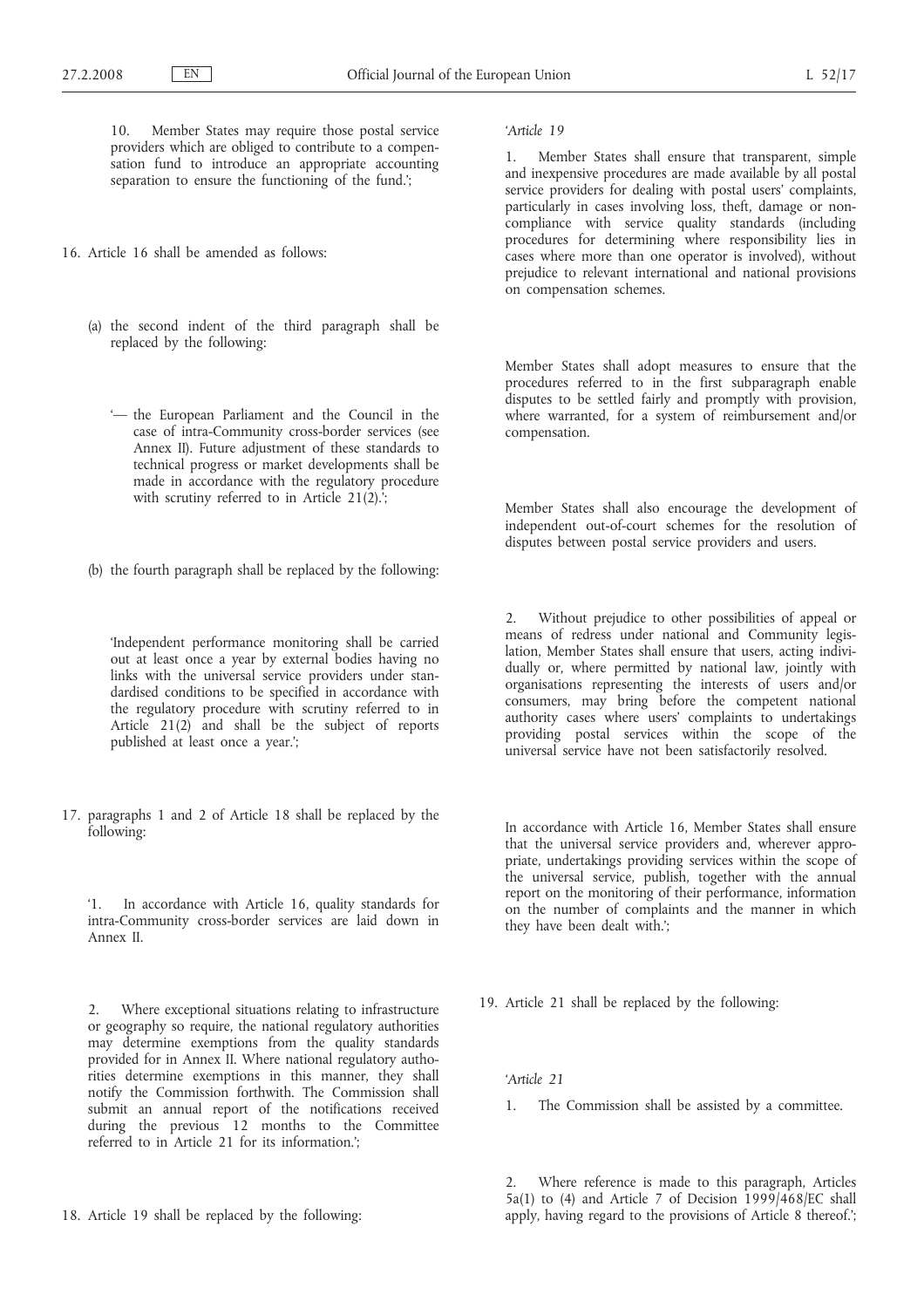20. Article 22 shall be replaced by the following:

## *'Article 22*

1. Each Member State shall designate one or more national regulatory authorities for the postal sector that are legally separate from and operationally independent of the postal operators. Member States that retain ownership or control of postal service providers shall ensure effective structural separation of the regulatory functions from activities associated with ownership or control.

Member States shall inform the Commission which national regulatory authorities they have designated to carry out the tasks arising from this Directive. They shall publish the tasks to be undertaken by national regulatory authorities in an easily accessible form, in particular where those tasks are assigned to more than one body. Member States shall ensure, where appropriate, consultation and cooperation between those authorities and national authorities entrusted with the implementation of competition law and consumer protection law on matters of common interest.

2. The national regulatory authorities shall have as a particular task ensuring compliance with the obligations arising from this Directive, in particular by establishing monitoring and regulatory procedures to ensure the provision of the universal service. They may also be charged with ensuring compliance with competition rules in the postal sector.

The national regulatory authorities shall work in close collaboration and shall provide mutual assistance in order to facilitate the application of this Directive within the appropriate existing bodies.

3. Member States shall ensure that effective mechanisms exist at national level under which any user or postal service provider affected by a decision of a national regulatory authority has the right to appeal against the decision to an appeal body which is independent of the parties involved. Pending the outcome of any such appeal, the decision of the national regulatory authority shall stand, unless the appeal body decides otherwise.';

#### 'CHAPTER 9a

#### **Provision of information**

## *Article 22a*

1. Member States shall ensure that postal service providers provide all the information, in particular to the national regulatory authorities, including financial information and information concerning the provision of the universal service, namely for the following purposes:

(a) for national regulatory authorities to ensure conformity with the provisions of, or decisions made in accordance with this Directive,

(b) for clearly defined statistical purposes.

2. Postal service providers shall provide such information promptly on request and in confidence, where necessary, within the timescales and to the level of detail required by the national regulatory authority. The information requested by the national regulatory authority shall be proportionate to the performance of its tasks. The national regulatory authority shall give the reasons justifying its request for information.

Member States shall ensure that national regulatory authorities provide the Commission, upon request, with appropriate and relevant information necessary for it to carry out its tasks under this Directive.

4. Where information is considered confidential by a national regulatory authority, in accordance with Community and national business confidentiality rules, the Commission and the national regulatory authorities concerned shall preserve such confidentiality.';

22. Article 23 shall be replaced by the following:

### *'Article 23*

Every four years, on the first occasion no later than 31 December 2013, the Commission shall submit a report to the European Parliament and the Council on the application of this Directive, including appropriate information on developments in the sector, particularly concerning economic, social, employment patterns and technological aspects, as well as on quality of service. The report shall be accompanied, where appropriate, by proposals to the European Parliament and the Council.';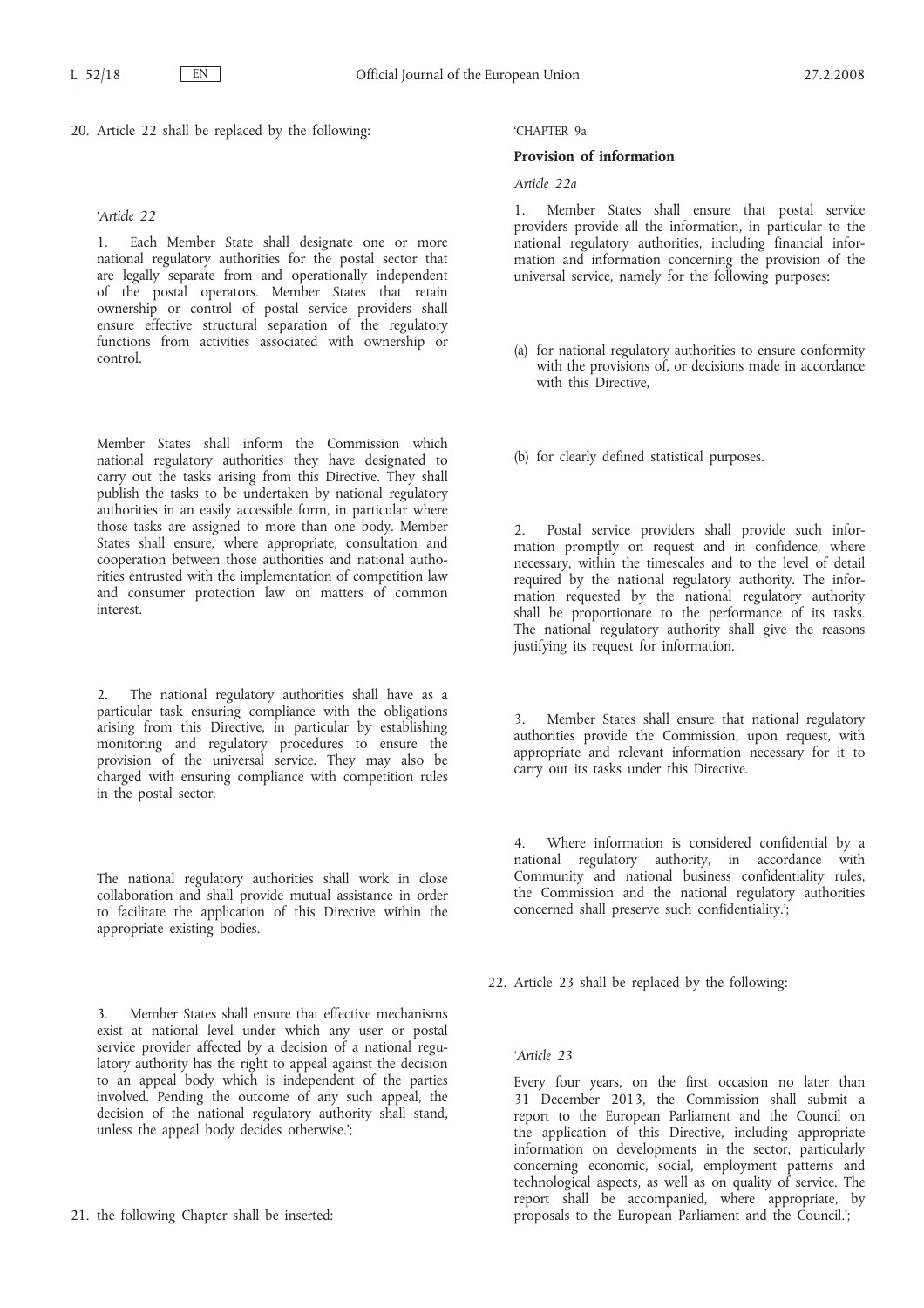23. the following Article shall be inserted:

# *'Article 23a*

The Commission shall provide assistance to the Member States on the implementation of this Directive, including on the calculation of any net cost of the universal service.';

24. Articles 24, 25, 26 and 27 shall be deleted;

25. the following text shall be inserted as Annex I:

#### *'ANNEX I*

**Guidance on calculating the net cost, if any, of universal service**

*Part A: Definition of the universal service obligations*

Universal service obligations refer to the obligations referred to in Article 3 placed upon a postal service provider by a Member State which concern the provision of a postal service throughout a specified geographical area, including, where required, uniform prices in that geographical area for the provision of that service or provision of certain free services for blind and partially-sighted persons.

Those obligations may include, among others, the following:

- a number of days of delivery, superior to those set in this Directive,
- accessibility to access points, in order to satisfy the universal service obligations,
- the tariffs affordability of the universal service,
- uniform prices for universal service,
- the provision of certain free services for blind and partially-sighted persons.

### *Part B: Calculation of net cost*

National regulatory authorities are to consider all means to ensure appropriate incentives for postal service providers (designated or not) to provide universal service obligations cost efficiently.

The net cost of universal service obligations is any cost related to and necessary for the operation of the universal service provision. The net cost of universal service obligations is to be calculated, as the difference between the net cost for a designated universal service provider of operating with the universal service obligations and the same postal service provider operating without the universal service obligations.

The calculation shall take into account all other relevant elements, including any intangible and market benefits which accrue to a postal service provider designated to provide universal service, the entitlement to a reasonable profit and incentives for cost efficiency.

Due attention is to be given to correctly assessing the costs that any designated universal service provider would have chosen to avoid, had there been no universal service obligation. The net cost calculation should assess the benefits, including intangible benefits, to the universal service operator.

The calculation is to be based upon the costs attributable to:

- (i) elements of the identified services which can only be provided at a loss or provided under cost conditions falling outside normal commercial standards. This category may include service elements such as the services defined in Part A;
- (ii) specific users or groups of users who, taking into account the cost of providing the specified service, the revenue generated and any uniform prices imposed by the Member State, can only be served at a loss or under cost conditions falling outside normal commercial standards.

This category includes those users or groups of users that would not be served by a commercial operator that did not have an obligation to provide universal service.

The calculation of the net cost of specific aspects of universal service obligations is to be made separately and so as to avoid the double counting of any direct or indirect benefits and costs. The overall net cost of universal service obligations to any designated universal service provider is to be calculated as the sum of the net costs arising from the specific components of universal service obligations, taking account of any intangible benefits. The responsibility for verifying the net cost lies with the national regulatory authority. The universal service provider(s) shall cooperate with the national regulatory authority to enable it to verify the net cost.